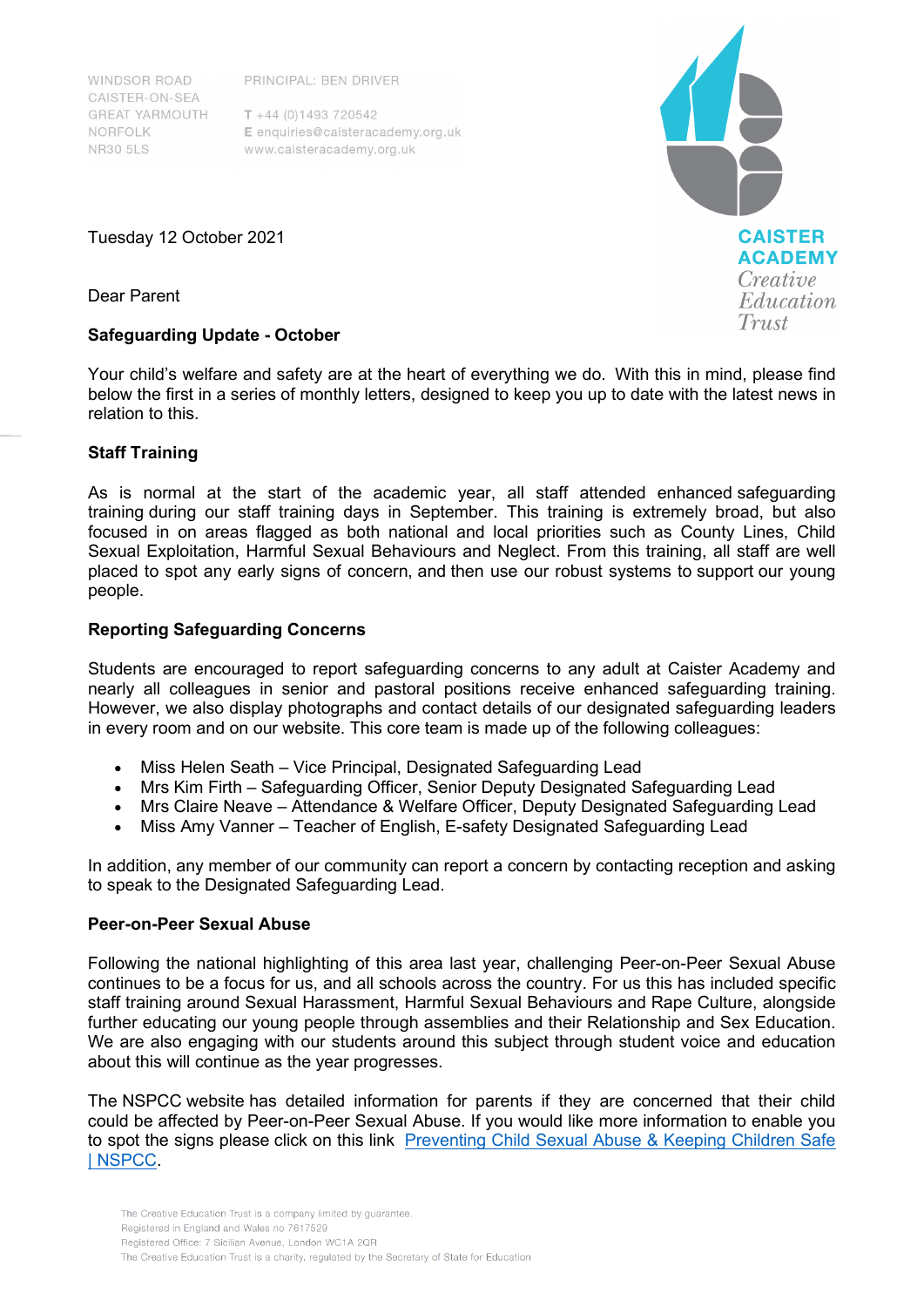### **Monthly Factsheets**

To support you in keeping our children safe at home, we will be issuing monthly factsheets with different themes to help you spot signs of concern, especially around Harmful Sexual Behaviours, social media, and gaming platforms and our local safeguarding priorities which are County Lines, Neglect, and Child Sexual Exploitation.

This month we will focus on the popular online game Fortnite. While it is not automatically dangerous, the multiplayer element does carry some risks. The attached factsheet will help you to feel more informed, decide whether you are happy for your child to play the game, and show you how to set up important parental controls.

I also include a parent factsheet on County Lines which contains information on Criminal Gang Exploitation, the signs and what to do if you have concerns.

### **Acceptable Use Policy**

As you know, digital technologies play a really significant role in the life of young people today. Information and communication technology bring huge opportunities and can enrich learning in school and at home. However, there are also risks associated with its use, and this is the reason we take e-safety education so seriously.

To ensure all our young people understand how to have safe access to the internet and other technologies, we explain to them and expect them to adhere to an Acceptable Use Policy. This acceptable use guidance is intended to ensure:

- Young people will be responsible users and stay safe while using the internet and other communications technologies for educational, personal, and recreational use.
- School IT systems and users are protected from accidental or deliberate misuse that could put the security of the systems and users at risk.
- Parents and carers are aware of the importance of e-safety and are involved in the education and guidance of young people regarding their on-line behaviour.

To allow you to support us with this, a copy of this policy is attached and available on our website. Your child has had the policy explained to them and will sign it electronically when accessing school IT systems, however, it would be worth talking it through with them, to further support their understanding. We do monitor students' activity on computers in school and will contact you if we have any concerns about breaches of the acceptable use policy.

Please encourage your child to adopt safe use of digital technologies and the internet at home and ask us for support if you have concerns over your child's e-safety. Also attached are some further resources to help you keep your child's internet use as safe as possible.

Thank you for taking the time to carefully read the first of our monthly updates and its attachments. I am hopeful that by working together, we can continue to help protect our young people and keep them safe from harm. I look forward to writing to you again next month with our second safeguarding update.

Yours faithfully  

Helen Seath  Vice Principal